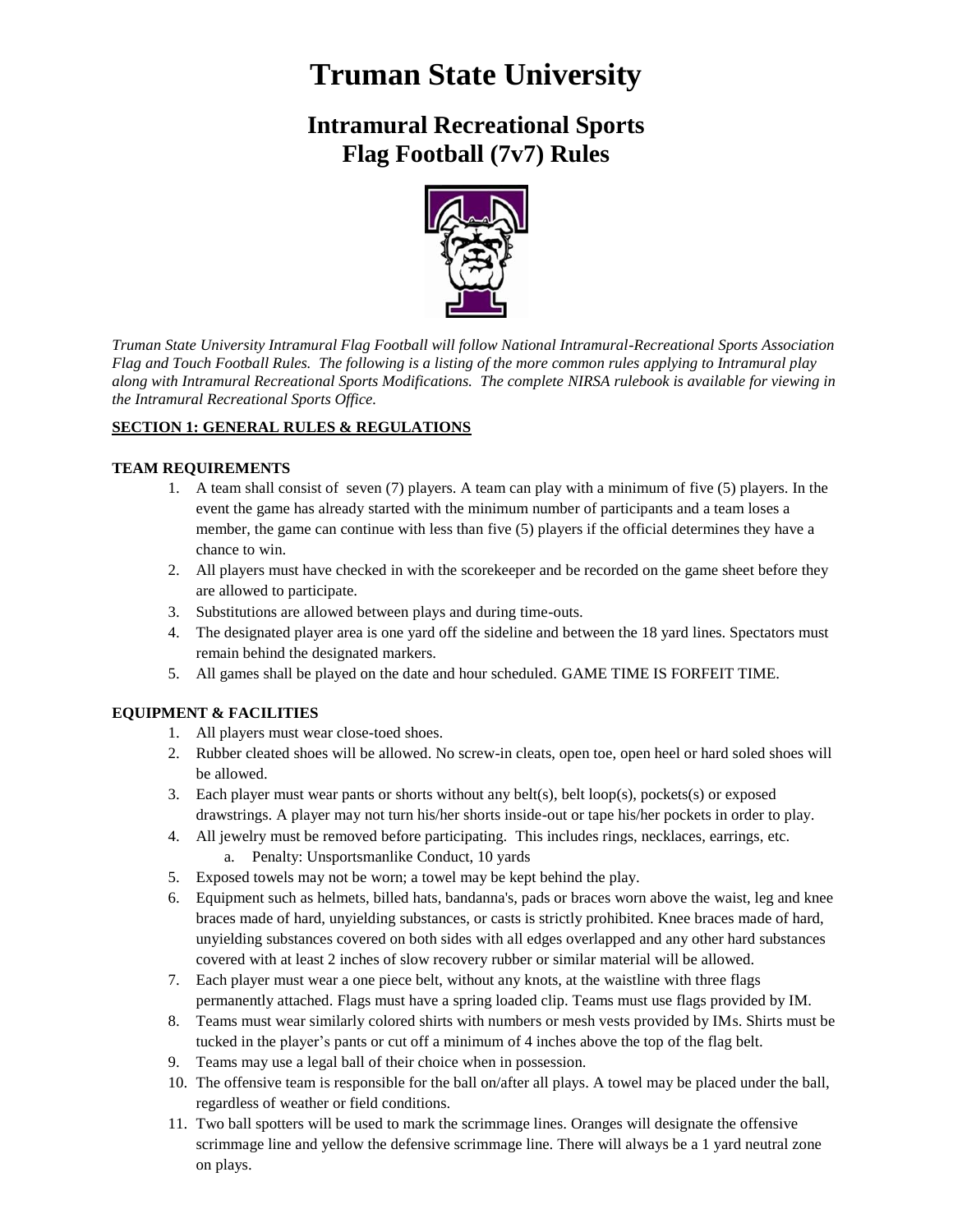#### **GAME RULES**

- 1. Length of the field shall be 70 yards in length by 30 yards in width with 8 yard end zones and yard markings every 18 yards.
- 2. The ball will be placed on the 12 yard line after PAT, safety, or touchback.
- 3. A team shall have four consecutive downs to advance to the next zone line-to-gain pending penalty enforcement.
- 4. The zone line-to-gain in any series shall be the zone in advance of the ball, unless distance has been lost due to penalty or failure to gain.
- 5. A new series of downs will be awarded when a team's end result moves the ball into the next zone.

#### **SECTION 2: PRE-SNAP SET-UP, FORMATIONS, AND PENALTIES**

#### **START OF GAME & TIMING**

- 1. Toss of the Coin Before the start of the game, the referee will conduct a captain's meeting during which Team A will call the toss of the coin. An alternative option is Rock, Paper, Scissors (RPS). The captain winning the toss/RPS shall have choice of:
	- a. Choosing offense or defense.
	- b. Choosing which goal to defend.
	- c. Choosing to defer selection to the second half.
	- d. The captain not having the first choice of options for a half shall exercise the remaining option(s).
- 2. The team on offense at the beginning of each half will begin at the 12 yard line with the 18 yard line to gain.
- 3. Games will consist of two 18 minute halves with a 3 minute half-time. The clock will stop only for team and officials' timeouts during the first half. Timing will be continuous for the first 16 minutes of the second half. Federation timing will be used for the last two (2) minutes of the second half. At either 2 minutes or the nearest dead ball whistle thereafter, the official shall stop the clock and notify teams of the time remaining. The clock will restart on the snap.
- 4. If a team is leading by 19 points or more in the final two minutes of the game, the mercy rule will be put into effect and the game will be over.
- 5. During the final two minutes of the  $2<sup>nd</sup>$  half the clock will stop for:
	- a. Incomplete legal or illegal forward pass starts on the snap.
	- b. Out of bounds starts on the snap.
	- c. Safety starts on the snap.
	- d. Team time-out starts on the snap.
	- e. Official's time out starts at official's discretion.
	- f. First downs dependent on the previous play.
	- g. Touchdowns starts on the snap (after the try).
	- h. Penalties dependent on the previous play (exception: delay of game c starts on the snap).
	- i. Touchback starts on the snap.
	- j. Inadvertent whistle starts on the ready.
	- k. Change of possession starts on the snap.
- 6. Two (2) time-outs per half are allowed per team. All timeouts will be 30 seconds. Time outs do not carry over into the next half or overtime.
- 7. The ball must be put into play no more than 25 seconds after the official has placed the line marker and given the ready for play signal. The play clock will be kept by the official.

### **PUTTING THE BALL IN PLAY**

- 1. The ball will be put in play using the following procedure:
	- a. Start of the first or second half at the 12 yard line.
	- b. After a touchdown -- 12 yard line.
	- c. After a safety or touchback -- 12 yard line.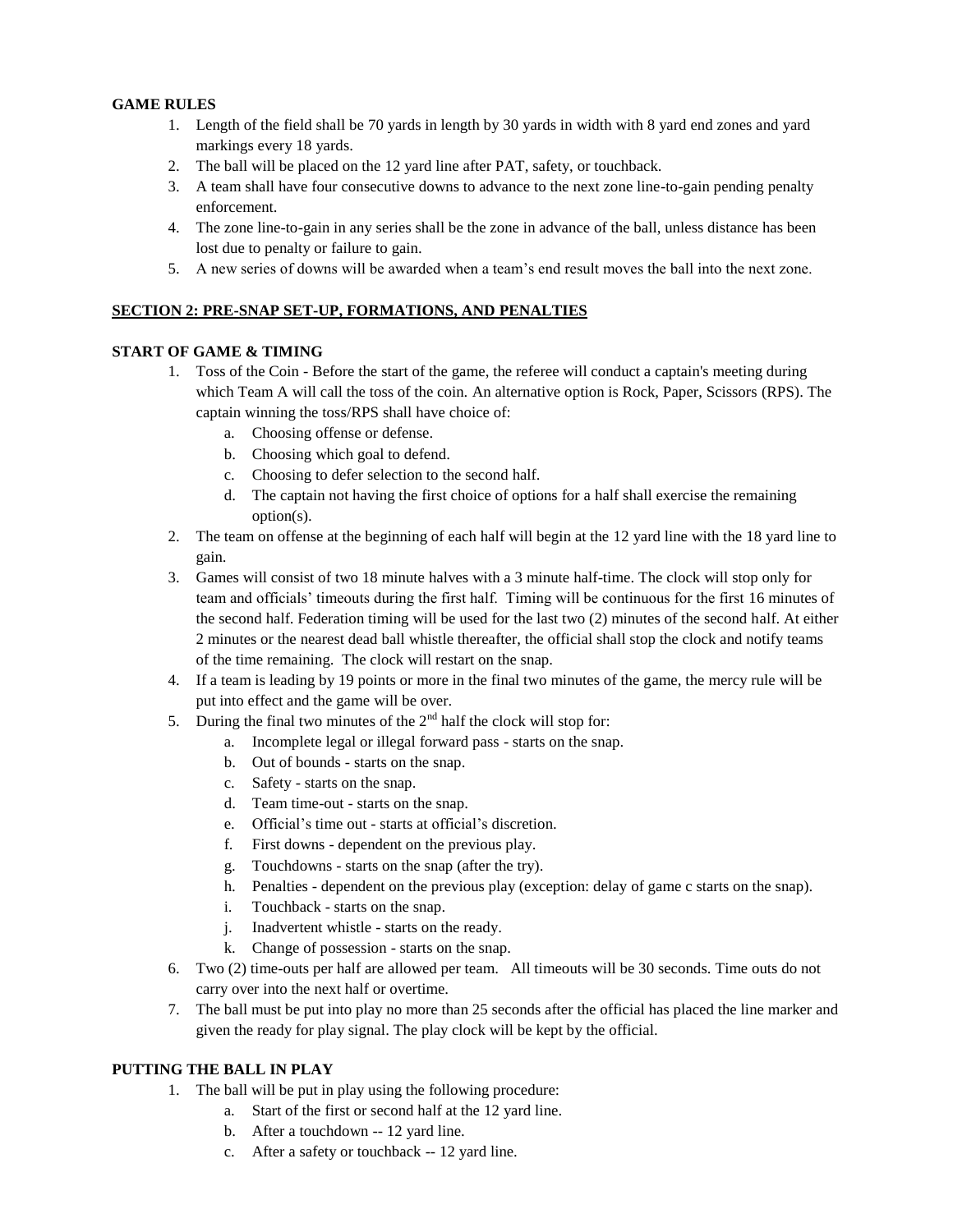d. Overtime -- 18 yard line.

### **POSITION & ACTION DURING THE SNAP**

- 1. The center, after assuming the position for the snap and adjusting the ball, may neither move nor change the position of the ball in a manner simulating the beginning of a play. The ball must be snapped in one continuous motion, not necessarily between the center's legs. The player receiving the snap must be 2 yards off the ball for a scrimmage play and for a punt. The center may not snap a ball to his/herself.
	- a. Penalty: Illegal procedure, 5 yards.
- 2. All offensive players must be momentarily within 15 yards of the ball. It must be clear who the six offensive players are on each play. The intent of this rule is to eliminate all sleeper or hideout plays.
	- a. Penalty: Illegal participation, 10 yards.
- 3. The offensive team must have 3 players on their line of scrimmage at the time of the snap. Remaining may be on line of scrimmage or in the back field.
	- a. Penalty: Illegal formation, 5 yards

# **MOTION/SHIFT**

- 1. Only one offensive player may be in motion at the time of the snap. This motion must not be toward the opponents goal line(forward).
	- a. Penalty: Illegal motion, 5 yards
- 2. If two or more players go in motion before the snap, then this is considered a shift and all players must come set for one full second prior to the snap.
	- a. Penalty: Illegal shift, 5 yards

# **SNAPPING, HANDING, & PASSING THE BALL**

- 1. ENCROACHMENT:
	- a. After the ready-for-play whistle has been blown, no defensive player may enter into the neutral zone for any reason (e.g. signal plays, shift into defensive position, etc.), touch the ball, or contact opponents/ interfere with them in any way.
		- i. Penalty: Dead Ball, Encroachment, 5 yards from succeeding spot. If this occurs 2 or more times by the defense during the interval between downs, the penalty will be 10 yards thereafter.
	- b. Once the snapper has placed their hands on the ball, it is encroachment for *any player* to enter into the neutral zone.
		- i. Penalty: Dead Ball, Encroachment, 5 yards from succeeding spot. If this occurs 2 or more times by the defense during the interval between downs, the penalty will be 10 yards thereafter.
- 2. FALSE START: No offensive player shall make a false start. This includes simulating a charge or start of play. The ball does *not* have to be snapped for this to occur.
	- a. Penalty: Dead Ball, False Start, 5 yards from succeeding spot.

# **SECTION 3: PLAY ACTION AND DEAD BALL/ LOOSE BALL SITUATIONS**

#### **DEAD BALL**

- 1. A live ball becomes dead:
	- a. When it goes out-of-bounds.
	- b. A legal de-flagging occurs by the defense.
	- c. The ball carrier touches the ground with any part of their body other than the hands or feet (ball is part of hand).
	- d. A touchdown, touchback, safety, or successful try is made.
	- e. When the ball strikes the ground following first touching by the kicking team.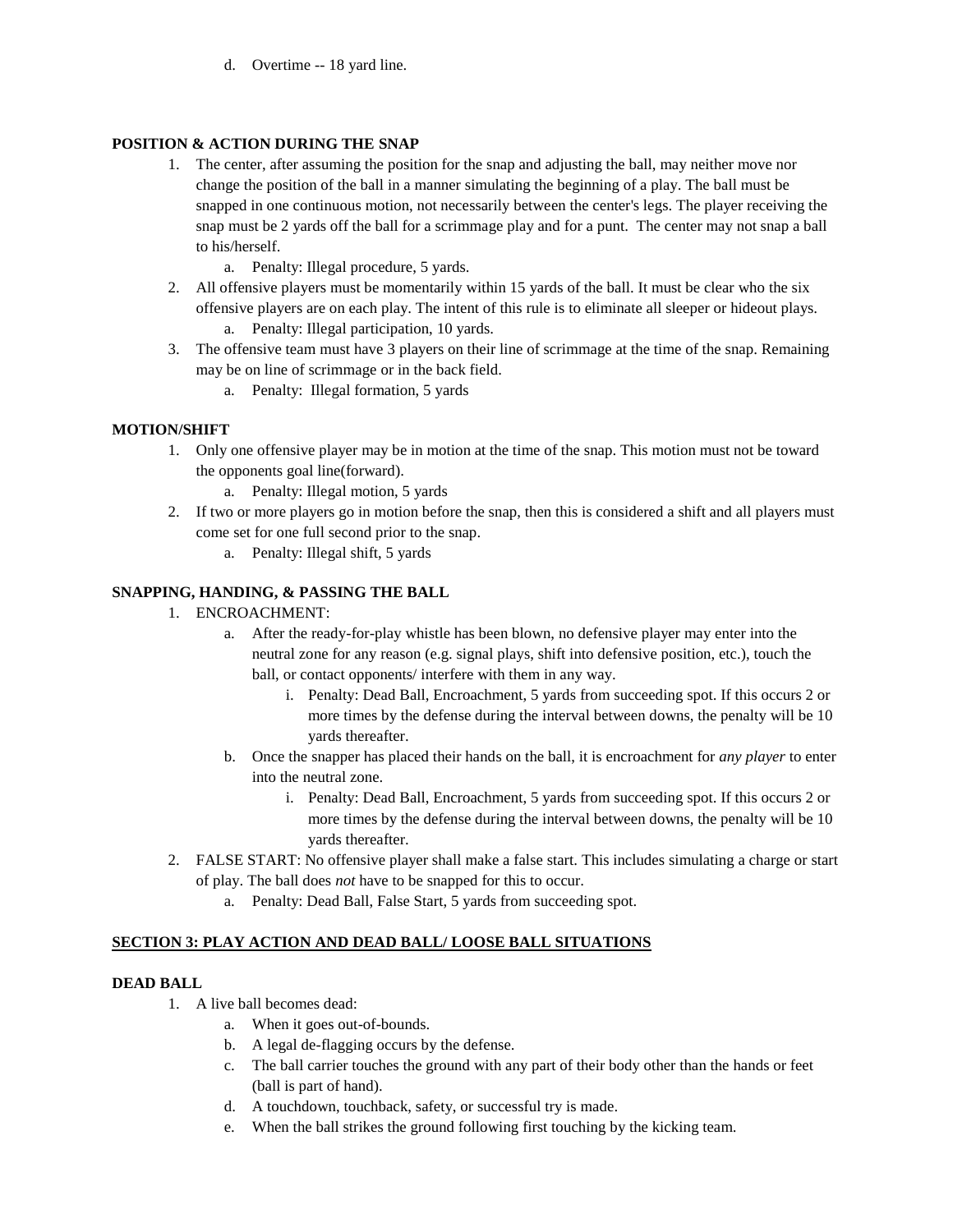- f. When a player of the kicking team catches a punt which is beyond the neutral zone; when an untouched punt comes to rest on the ground and no player attempts to secure it.
- g. A forward pass strikes the ground or is caught simultaneously by opposing players
- h. When a backward pass is fumbled or is caught simultaneously by opposing players.
- i. When a muff of a punt strikes the ground.
- j. When an official sounds his/her whistle inadvertently during a down.
- k. When a snapped ball hits the ground, it is dead at the spot of contact.
- 2. Out-of-bounds:
	- a. A player, whether in possession of the ball or not, is declared out-of-bounds when any part of the person is touching anything, other than another player or game official, who is on or outside the sideline or end line.
	- b. A loose ball is out-of-bounds when it touches anything, including a player or game official, who is out-of-bounds.

### **DOWN & POSSESSION AFTER PENALTY**

- 1. PENALTY RESULTING IN FIRST DOWN: Any penalty which leaves the ball in possession of a team beyond its zone line-to-gain, or when a penalty stipulates a first down, the down and distance established by that penalty shall be first down with next zone line-to-gain.
- 2. FOUL BEFORE CHANGE OF TEAM POSSESSION: Following a distance penalty between goal lines which occurs during a down and before any change of team possession during that down, the ball belongs to Team A. The down shall be repeated unless the penalty also involves a loss of a down. Or leaves the ball on or beyond the zone line-to-gain. If the penalty involves a loss of down, the down shall count as one of the four in that series.
- 3. FOUL AFTER CHANGE OF TEAM POSSESSION: Following a distance penalty for a foul committed after team possession has changed during that down, the ball belongs to the team in possession when the foul occurred. The down and distance established by that penalty shall be first down with zone line-to-gain.
- 4. PENALTY DECLINED: If a penalty is declined the number of the next down shall be whatever it would have been if that foul had not occurred.
- 5. In the last 2 mins the offended team during penalties gets to choose if the clock starts on the snap or RFP. Only when the original clock start was RFP

#### **BACKWARD PASS, HANDOFFS & FUMBLES**

- 1. A runner may pass the ball backwards or lose player possession by a fumble anytime.
- 2. Fumbles are dead when the ball touches the ground. Unless it is a forward gain then it is dead at loss of possession.
- 3. The ball is put into play by the offensive team at the point where the ball first touched the ground.
- 4. A backward pass of fumble may be caught or intercepted in flight by any player and advanced
- 5. A backwards pass or fumble into the offensive team's own end-zone will result in a safety. If the ball is fumbled into the opponent's end-zone the result is a touchback (opponent's ball on their 12 yard line).
- 6. Any player may hand the ball forward or backwards at any time.

# **SCREEN BLOCKING**

- 1. Blocking, as in regulation tackle football, is prohibited. A screen block shall take place without initiating contact. The screen blocker shall have his/her hands and arms at his/her side or behind his/her back. Any use of the hands, arms, elbows, legs, or body to initiate contact during a screen block is illegal. A blocker may use his/her hand or arm to break a fall or retain his/her balance. A player must be on his/her feet before, during, and after screen blocking.
	- a. Penalty Personal foul, 10 yards.
- 2. Charge, a runner shall not charge into nor contact an opponent in his/her path nor attempt to run between two opponents unless the space is such to provide reasonable chance for him/her to go through without contact.
	- a. Penalty: Personal Foul, 10 yards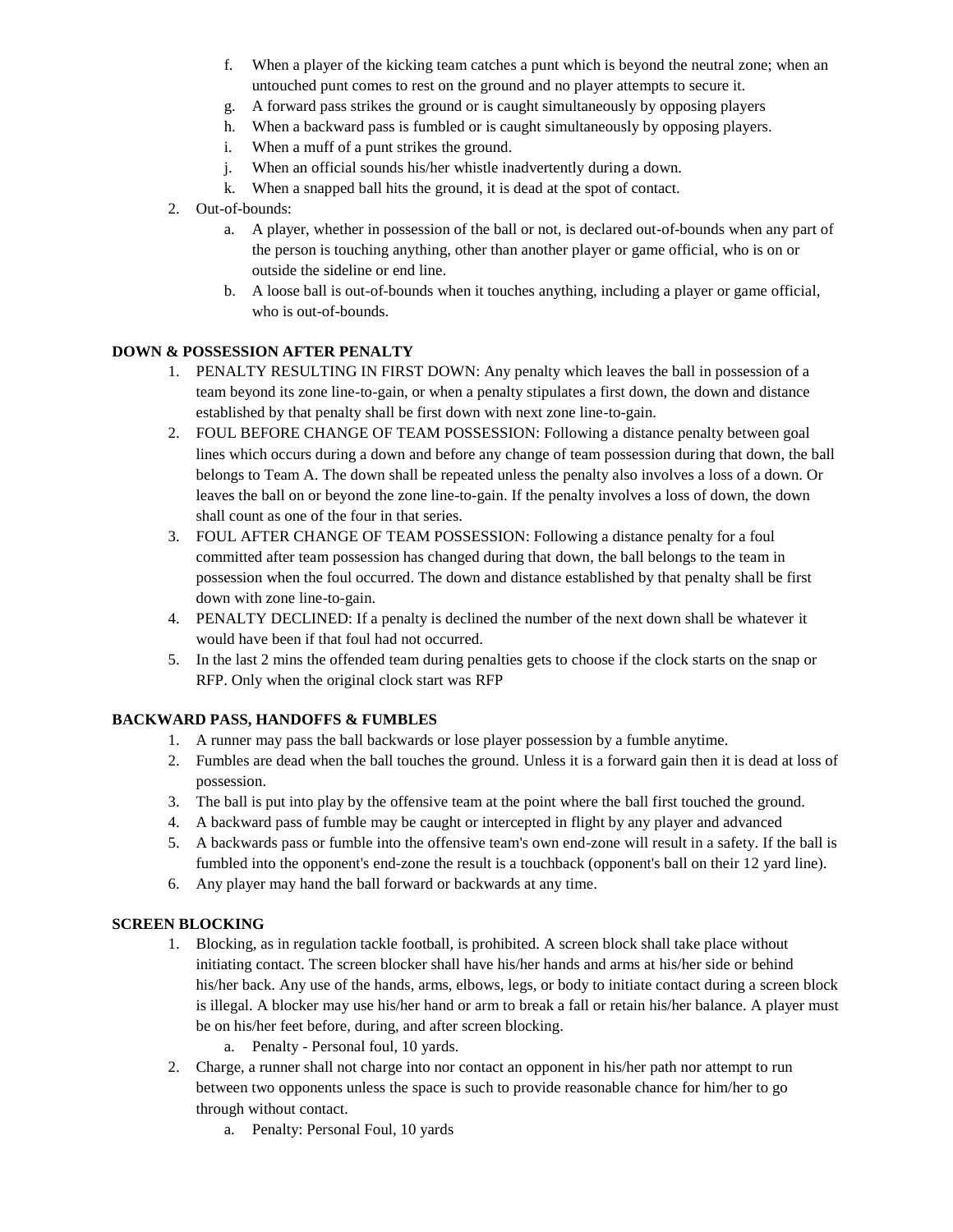### **FLAG BELT REMOVAL**

- 1. When the flag belt is taken from the runner, the down shall end and the ball is declared dead. A ball carrier is considered deflagged when the clip of the flag belt becomes detached, not where the belt falls to the ground. The succeeding spot will be determined by the position of the ball at the time the player was deflagged.
	- a. Penalty: Personal foul, 10 yards.
- 2. If a flag belt inadvertently falls off, a one hand tag constitutes a capture.
	- a. Penalty: Personal foul, 10 yards.
- 3. A player may leave his/her feet to remove a flag.
	- a. Penalty: Personal foul, 10 yards.
- 4. In an attempt to remove the flag belt from the ball carrier, *defensive players may have contact with an opponent's body and shoulders, but not the face, neck or any part of the head.* A defensive player may not hold, push or knock the ball carrier down in an attempt to remove the flag.
	- a. Penalty: Personal foul, 10 yards.
- 5. A defensive player may not remove an offensive player's flag when the offensive player does not have the ball. Similarly, the defensive player may not remove the quarterback's flag after the ball has been thrown.
	- a. Penalty: Personal foul, 10 yards.
- 6. A defensive player may not remove an offensive receiver's belt while the ball is in the air prior to the receiver touching the ball.
	- a. Penalty: Defensive pass interference, 10 yards and automatic first down.
- 7. A player may not fasten his flags to his uniform or belt other than prescribed in the rules.
	- a. Penalty: Illegally secured flag belt, 10 yards and an automatic disqualification. The official will check the flags of each person who scores a touchdown or PAT. If a player removes their flag belt prior to one of the officials checking the flag belt, the score will be disallowed.
- 8. All players on the field must wear flags. Failure to do so will result in a five yard penalty, if noticed prior to the ball being snapped. If noticed after the ball has been snapped, then the player without a flag belt must be touched with one hand between the shoulders and knees.
	- a. Penalty: Failure to wear required equipment, 5 yards
- 9. Runners shall not flag guard by using their hands, arms, or the ball to deny the opportunity for an opponent to remove the flag. These actions include, but are not limited to:
	- a. Placing or swinging the hand or arm over the flag belt to prevent an opponent from deflagging.
	- b. Placing the ball in possession over the flag belt to prevent an opponent from deflagging.
	- c. Lowering the shoulders in such a manner which places the arm over the flag belt to prevent an opponent from deflagging. *Penalty: Flag Guarding, 10 yards.*
	- d. An offensive player may not stiff arm to ward off an opponent. *Penalty: Personal Foul, 10 yards.*

# **LEGAL CATCH**

- 1. For a legal catch the pass receiver:
	- a. Must come down with at least one foot in bounds while maintaining control of the ball.
	- b. A catch by any kneeling or prone inbounds player is a completion or interception.
	- c. A loss of ball simultaneously with returning to the ground is not a catch or interception.
	- d. A simultaneous catch by players on opposing teams shall result in an immediate dead ball with the offense maintaining possession at the spot of the simultaneous catch.

#### **PUNTS**

- 1. Punts must be announced before the ball is ready for play. The kicking team must have 4 players on their line of scrimmage. Punts must be snapped from the center. The punter must be at least one yard off the line of scrimmage upon receiving the snap and must punt the ball immediately. Players from the kicking team may not cross the line of scrimmage before the ball is kicked.
	- a. Penalty: Illegal Procedure, 5 yards.
- 2. Defensive players may not enter the neutral zone until the ball is kicked.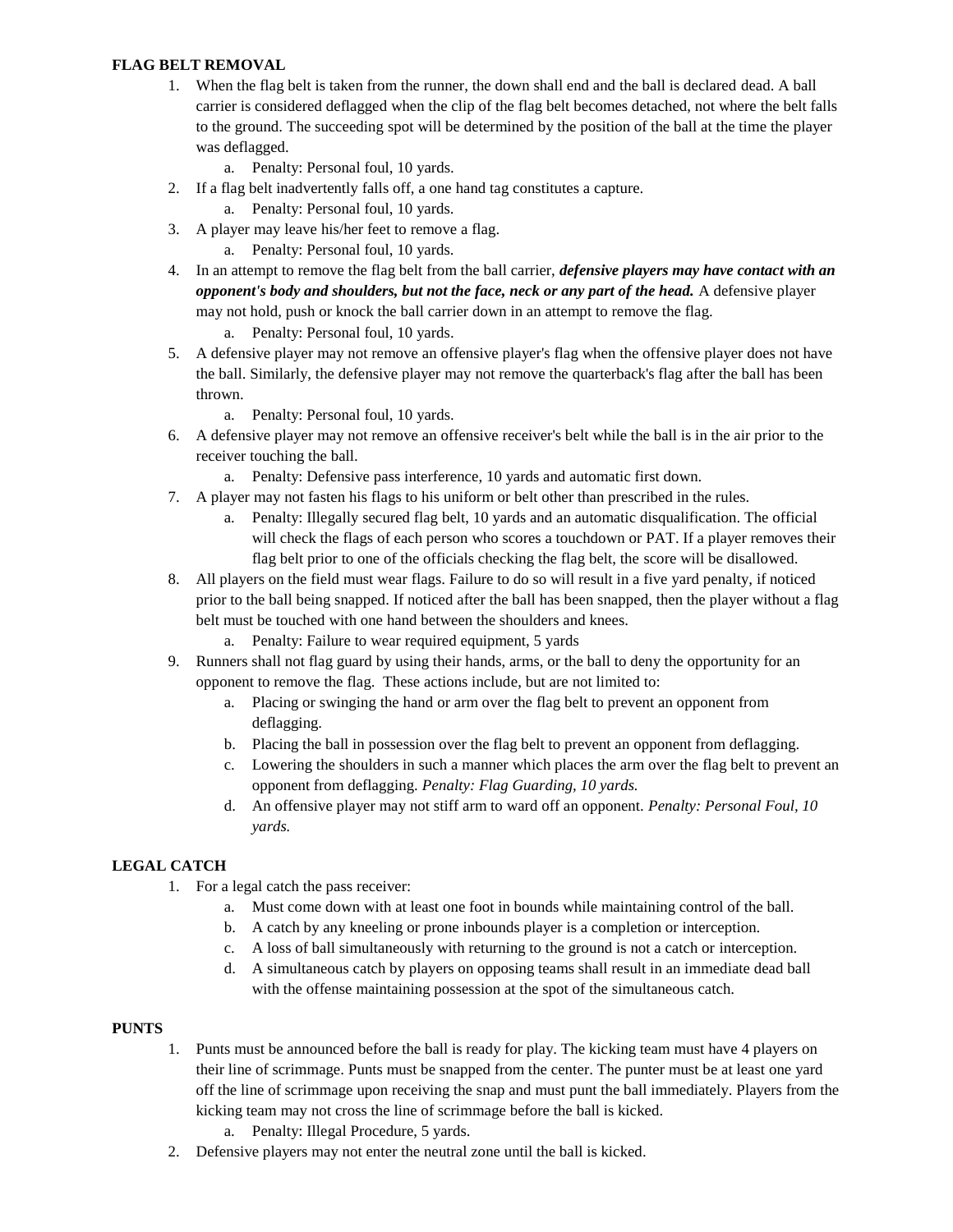- a. Penalty: Encroachment, 5 yards.
- 3. Defensive players may jump to block the kick.
- 4. The ball may be run back if it touches the ground before hitting a player.
- 5. A fumbled punt is dead where it touches the ground.
- 6. Quick kicks and fake punts are illegal.
	- a. Penalty: Unsportsmanlike conduct, 10 yards.
- 7. No player shall intentionally kick a ball other than as a punt.

#### **SECTION 4: SCORING PLAYS & CONDUCT**

#### **SCORING PLAYS & TOUCHBACK**

- 1. It is a touchdown when a loose ball is caught by a player behind the opponent's goal line and when runner advances so that the ball penetrates the vertical plane of the goal line. The body does not have to cross the line. Touchdowns are worth 6 points.
- 2. The player scoring the touchdown must raise his/her arms to be de-flagged by the official.
- 3. There shall be an opportunity to score 1 point from the 3 yard line, 2 points from the 12 yard line, or 3 points from the 18 yard line by running or passing. If the defense should intercept a pass, they may return it for a 1 point score.
- 4. Fouls during a try before Team B possession:
	- a. If a double foul occurs during a down, the down shall be replayed. When a distance penalty is incurred by Team A during a successful Try, the down will be repeated, if accepted. However, if a Team A penalty carries a loss of down, the Try has ended and will not be repeated.
- 5. Safety: 2 points. Occurs when:
	- a. A runner carries the ball from the field of play to or across hits/her own goal line. The exception to this is the Momentum Rule: A defensive player running for the ball, his/her original momentum carries them into the end zone, and the ball is declared dead. The defensive team gets the ball at the spot where possession was gained.
	- b. An offensive player commits any foul for which the penalty is accepted and measurement is from a spot in his/her own end zone.
	- c. A player punts, passes, fumbles, snaps, muffs, or bats a loose ball form the field of play to or across his/her goal line and the ball becomes dead there in his/her possession. Does not include when a forward pass becomes incomplete.
- 6. Touchback: Occurs when:
	- a. K or R downs a punt that touches anything while the ball is on or behind R's goal line or no one attempts to secure the ball.
	- b. The ball is out-of-bounds behind a goal line (except for an incomplete pass); or when the call becomes dead in possession of a player on, above, or behind, the player's own goal line.

# **PLAYER CONDUCT**

- 1. No player shall commit the following acts:
	- a. Intentional kick the ball.
		- i. Penalty: Unsportsmanlike Conduct, 10 yards. If flagrant the offender shall be disqualified.
		- b. Intentionally kicking at any opposing player.
			- i. Penalty: Unsportsmanlike Conduct, 10 yards. If flagrant the offender shall be disqualified.
		- c. Intentionally swinging an arm, hand or fist at any opposing player.
			- i. Penalty: Unsportsmanlike Conduct, 10 yards. If flagrant the offender shall be disqualified.
		- d. Disrespectfully addressing an official.
			- i. Penalty: Unsportsmanlike Conduct, 10 yards. If flagrant the offender shall be disqualified.
		- e. Using profanity, taunting, insulting or vulgar language or gestures.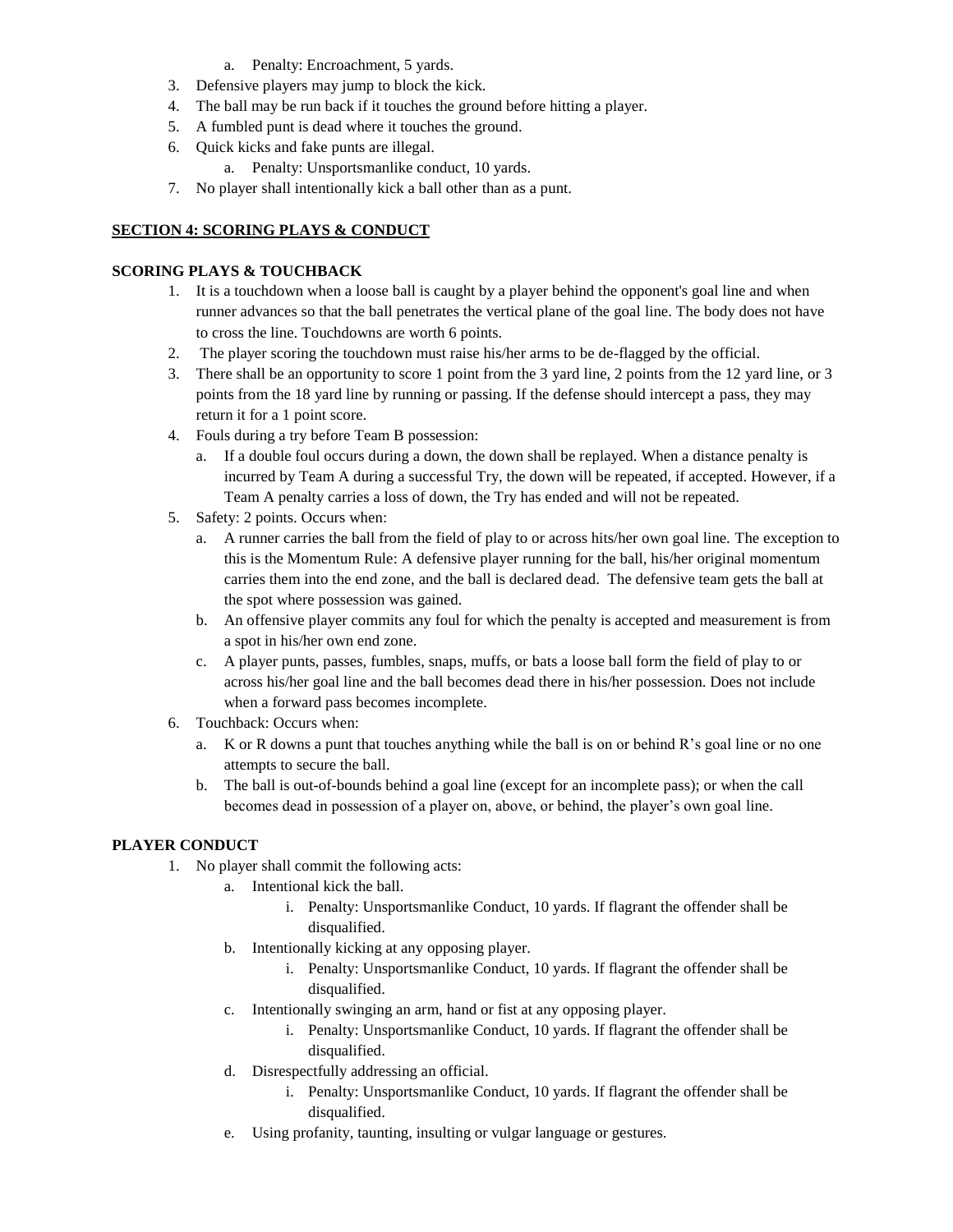- i. Penalty: Unsportsmanlike Conduct, 10 yards. If flagrant the offender shall be disqualified.
- f. Intentionally contacting a game official physically during the game
	- i. Penalty: Unsportsmanlike Conduct, 10 yards. If flagrant the offender shall be disqualified
- g. Fighting an opponent
	- i. Penalty: Unsportsmanlike Conduct, 10 yards. If flagrant the offender shall be disqualified.
- h. Punch, strike, strip, steal or attempt to steal the ball from a player in possessions.
	- i. Penalty: 10 yards, and if flagrant, the offender will be disqualified
- i. Contact an opponent who is on the ground.
	- i. Penalty: 10 yards, and if flagrant, the offender will be disqualified
- j. Throw the runner to the ground.
	- i. Penalty: 10 yards, and if flagrant, the offender will be disqualified
- k. Deliberately drive or run into a defensive player.
	- i. Penalty: 10 yards, and if flagrant, the offender will be disqualified
- l. Tackle the runner.
	- i. Penalty: 10 yards, and if flagrant, the offender will be disqualified
- 2. Unsportsmanlike Foul Set-up:
	- a. Personal unsportsmanlike fouls
		- i. After the  $2<sup>nd</sup>$  unsportsmanlike foul, the player shall be ejected from the game.
		- ii. After the  $3<sup>rd</sup>$  unsportsmanlike foul, the player shall be disqualified from the league/ tournament.
- 3. Team unsportsmanlike fouls:
	- a. After the  $4<sup>th</sup>$  unsportsmanlike foul on a team, the team shall forfeit the game.
	- b. After the  $5<sup>th</sup>$  unsportsmanlike foul on a team, the team shall be disqualified from the league/tournament.

\*It is expected that no unfair tactics are to be used. These will be dealt with on a case by case basis.

# **SECTION 5: VARIATIONS TO NORMAL SITUATIONS**

### **CO-REC RULE VARIATIONS**

- 1. Each team will consist of 8 players, 4 men and 4 women. Teams must always have an equal or greater number of women players. The minimum number of players necessary to start a game is 5. A game may continue with less than 5 players if the officials determine that the team has a chance to win.
	- a. Penalty: Illegal participation, 10 yards
- 2. A regular, intermediate or youth size ball may be used.
- 3. The offensive team must have at least 1 player on their scrimmage line at the snap.
- 4. A male runner cannot advance the ball through the line of scrimmage. There are no restrictions: during a run by a male runner once the ball is beyond the line of scrimmage; during a run by a female runner; and after a change of possession.
	- a. Penalty: Illegal participation, 5 yards from the previous spot
- 5. During the offensive teams possession there may not be 2 consecutive legal forward pass completions from a male passer to a male receiver. This rule applies to the extra point (try). If a male passer completes a legal forward pass to a male receiver, the next legal forward pass completion must involve either a female passer or a female receiver for positive yards. The spot where the ball becomes dead by rule must be beyond the scrimmage line. There are no restrictions concerning a male passer completing legal forward passes to a female receiver, or female to female, or female to male.
	- a. Penalty: Illegal forward pass, 5 yards from the spot where the second consecutive male to male completed legal forward pass is released, and a loss of down. Note: Any foul, whether accepted or declined, shall have no effect on whether the next legal forward pass completion is open or closed.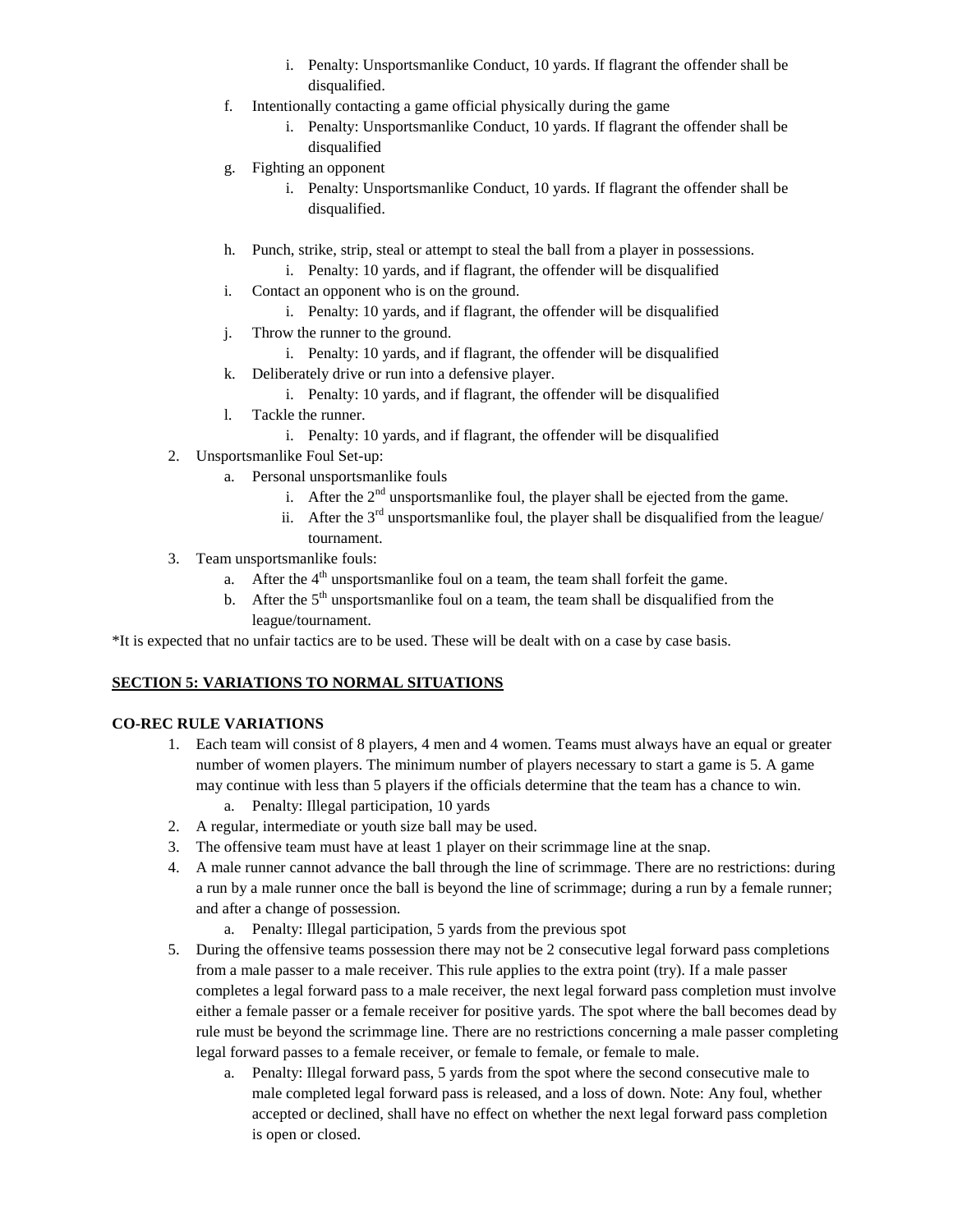- 6. If a female passer completes a forward pass to a male receive behind the scrimmage line and he runs beyond the scrimmage line, it is an illegal forward pass.
	- a. Penalty: Illegal forward pass, 5 yards from the spot of the pass and loss of down
- 7. If a team is ahead by 25 points or more at the 2 minute warning of the second half or any time thereafter, the game will be over.

#### **TIE GAME PROCEDURE (Playoffs only)**

1. Tie score at the end of regulation - the field captains shall be brought together and a coin toss will be conducted. During the playoffs, the overtime format will be repeated until a winner is declared. The winner of the toss shall be given the option of either offense or defense. Each team will be given 4 downs from the same 18 yard line to score a touchdown. If the first team scores, then the second team will still have 4 downs to attempt to win or tie the a touchdown, the game will be over, if not the ball will be placed at the 10 yard line to begin the series of four downs. If the defensive team intercepts a pass and returns it for a touchdown the game will be over with the defensive team being the winner. Conversion attempts will be held as in regulation play. Each team is entitled to one time out per overtime period.

### **SECTION 6: SUMMARY OF FOULS & PENALTIES**

#### **PENALTIES**

- 1. Loss of 5 Yards:
	- a. Required equipment worn illegally.
	- b. Delay of game.
	- c. Illegal snap.
	- d. False start.
	- e. Encroachment.
	- f. Illegal procedures.
	- g. Illegal forward pass (5 yards from point of pass and loss of down).
	- h. Intentional grounding (5 yards from point of pass and loss of down).
	- i. Helping the runner: the runner shall not grasp a teammate or be grasped, pulled or pushed by a teammate.
	- j. Unfair tactics.
	- k. Offensive player not within 15 yards of ball.
	- l. Illegal Shift.
- 2. Loss of Ten Yards
	- a. Delaying the start of either half.
	- b. Two or more consecutive encroachments during same interval between downs. The initial encroachment is a 5 yard penalty.
	- c. Illegal participation.
	- d. Offensive pass interference. (Loss of down).
	- e. Defensive pass interference. (Automatic 1st down).
	- f. Illegally secured belt on touchdown. (Revoke touchdown and loss of down).
	- g. Unsportsmanlike conduct.
	- h. Spiking the ball or not returning the ball to the official during the dead ball.
	- i. Attempt to steal the ball from the carrier.
	- j. Hurdling.
	- k. Unnecessary contact of any sort.
	- l. Roughing the passer (Automatic 1st down).
	- m. Defensive use of hands.
	- n. Guarding the flag belt (and stiff arming).
	- o. Illegal batting.
	- p. Illegal flag belt removal.
	- q. Personal foul.
	- r. Flagrant Unsportsmanlike conduct. (Disqualification).